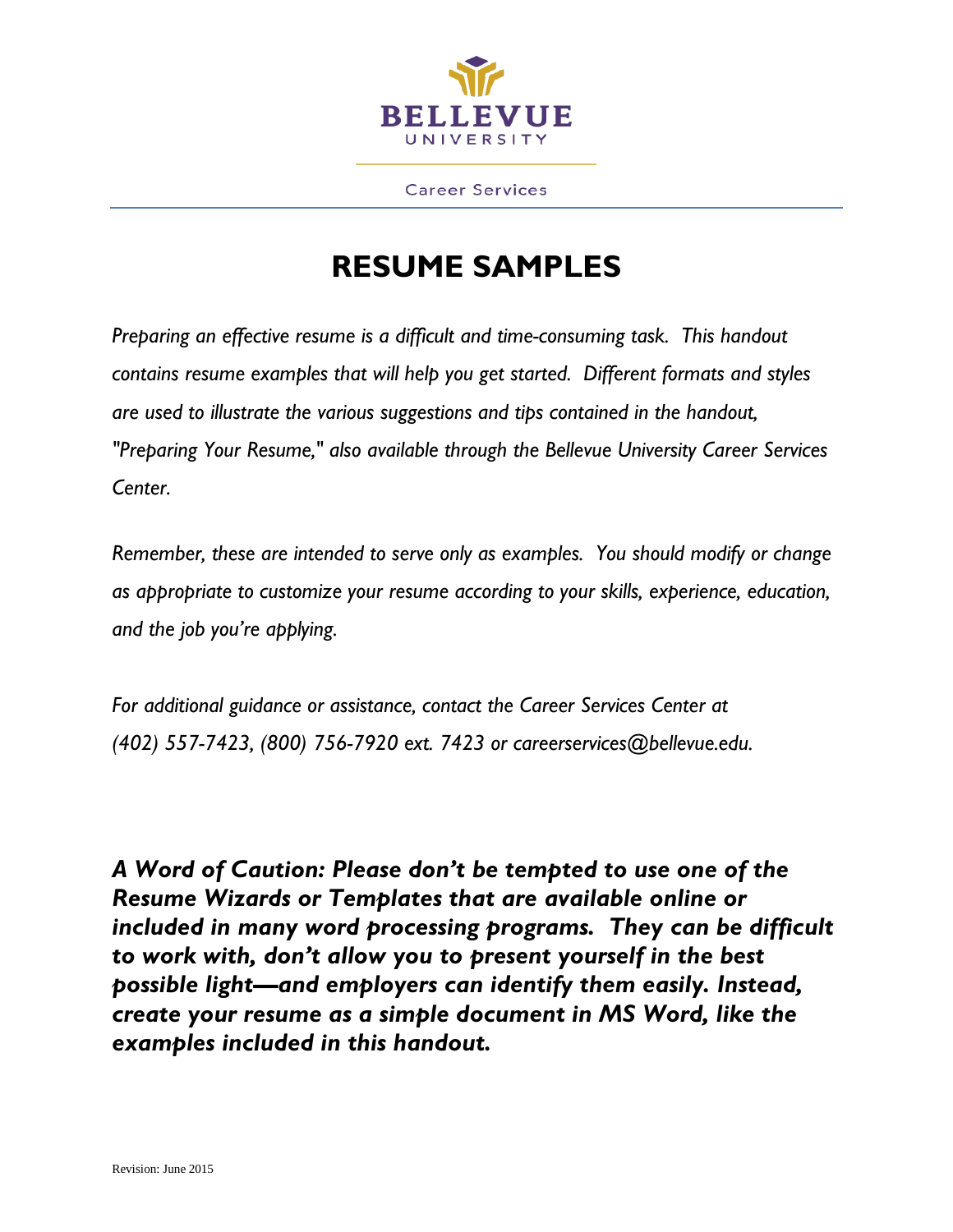#### **IM A. SAMPLE I**

1234 North 55 Street Bellevue, Nebraska 68005 (402) 292-2345 [imasample1@xxx.com](mailto:imasample1@xxx.com)

#### **SUMMARY OF QUALIFICATIONS**

**Exceptionally well organized and resourceful Professional** with more than six years experience and a solid academic background in accounting and financial management; excellent analytical and problem solving skills; able to handle multiple projects while producing high quality work in a fast-paced, deadline-oriented environment.

#### **EDUCATION**

**Bachelor of Science**, Bellevue University, Bellevue, NE (In Progress) Major: Accounting Minor: Computer Information Systems Expected Graduation Date: January, 20xx GPA to date: 3.95/4.00

#### **PROFESSIONAL ACCOMPLISHMENTS**

#### **Accounting and Financial Management**

- Developed and maintained accounting records for up to fifty bank accounts.
- Formulated monthly and year-end financial statements and generated various payroll records, including federal and state payroll reports, annual tax reports, W-2 and 1099 forms, etc.
- Tested accuracy of account balances and prepared supporting documentation for submission during a comprehensive three-year audit of financial operations.
- Formulated intricate pro-forma budgets.
- Calculated and implemented depreciation/amortization schedules.

#### **Information Systems Analysis and Problem Solving**

- Converted manual to computerized accounting systems for two organizations.
- Analyzed and successfully reprogrammed software to meet customer requirements.
- Researched and corrected problems to assure effective operation of newly computerized systems.

#### **WORK HISTORY**

**Student Intern**, Financial Accounting Development Program, Mutual of Omaha, Omaha, NE (Summer 20xx)

**Accounting Coordinator**, Nebraska Special Olympics, Omaha, NE (20xx-20xx)

**Bookkeeper**, SMC, Inc., Omaha, NE (20xx – 20xx)

**Bookkeeper**, First United Methodist Church, Altus, OK (20xx – 20xx)

#### **PROFESSIONAL AFFILIATION**

**Member,** IMA, Bellevue University Student Chapter

#### **COMPUTER SKILLS**

- Proficient in MS Office (Word, Excel, PowerPoint, Outlook), QuickBooks
- Basic Knowledge of MS Access, SQL, Visual Basic, C++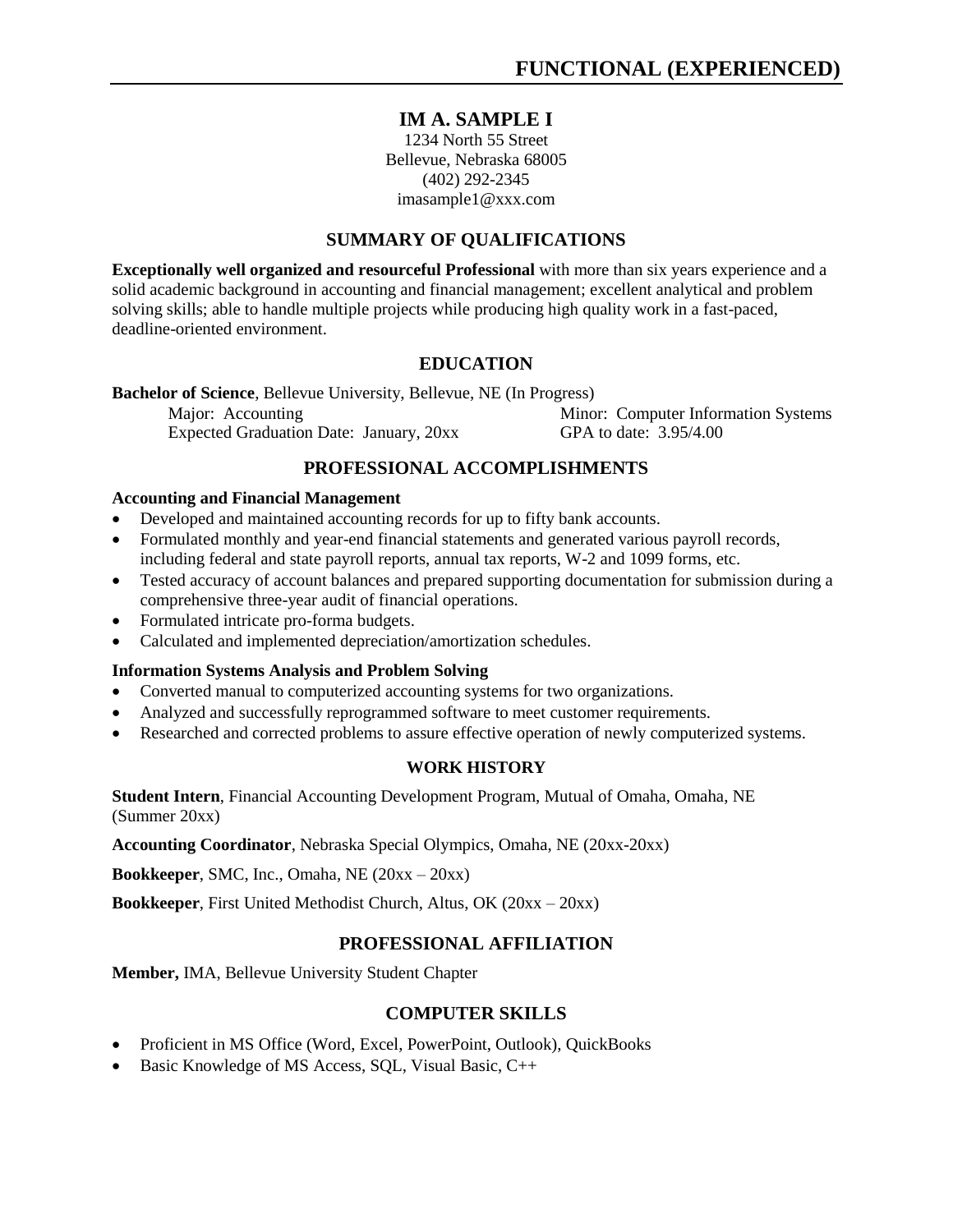## **CHRONOLOGICAL (INTERNSHIP)**

**IM A. SAMPLE II** 4321 South 55 Street Bellevue, Nebraska 68005 (402) 291-5432 imasample2@xxx.com

| <b>OBJECTIVE: Internship or Part-time Position in Marketing, Public Relations or related</b><br>field utilizing strong academic background and excellent communication skills |                                                                                                                                                                                                                                                                                                                                                                                                                                                                                                                                                                                                                                                                                                                                                                                        |  |
|-------------------------------------------------------------------------------------------------------------------------------------------------------------------------------|----------------------------------------------------------------------------------------------------------------------------------------------------------------------------------------------------------------------------------------------------------------------------------------------------------------------------------------------------------------------------------------------------------------------------------------------------------------------------------------------------------------------------------------------------------------------------------------------------------------------------------------------------------------------------------------------------------------------------------------------------------------------------------------|--|
| <b>EDUCATION:</b>                                                                                                                                                             | <b>BS</b> in Business Administration with Marketing Emphasis<br>Bellevue University, Bellevue, NE<br>Expected Graduation Date: June, 20xx<br>GPA to date: 3.56/4.00<br>$\bullet$<br><b>Relevant Coursework</b><br>Principles of Marketing<br><b>Business Communication</b><br><b>Internet Marketing</b><br><b>Consumer Behavior</b><br><b>Public Relations</b><br>Business Policy & Stretegy                                                                                                                                                                                                                                                                                                                                                                                           |  |
| <b>WORK</b><br><b>HISTORY:</b>                                                                                                                                                | <b>Aacademic Tutor</b> (20xx to present)<br>Bellevue University, Bellevue, NE<br>Assist college students in overcoming deficiencies and<br>successfully mastering academic coursework.<br><b>Senior Accounts Receivable Clerk (20xx-20xx)</b><br>Lincoln Financial Group, Omaha, NE<br>Researched story ideas, wrote articles and participated in the<br>$\bullet$<br>publication of a weekly in-house newsletter.<br>Assisted customers and staff members in resolving problems and<br>$\bullet$<br>balancing accounts; trained new staff members.<br>Managed and recorded daily accounts receivable deposits of up to<br>$\bullet$<br>\$450,000.<br>Conducted extensive research to recover lost checks and organized<br>$\bullet$<br>system to stop payment and replace all checks. |  |
| <b>COMMUNITY</b><br><b>SERVICE:</b>                                                                                                                                           | <b>Advertising Coordinator, The Vue (20xx to present)</b><br><b>Bellevue University Student Newspaper</b><br><b>Volunteer</b> , Publicity Committee (20xx, 20xx)<br>Brushup Nebraska Paint-A-Thon                                                                                                                                                                                                                                                                                                                                                                                                                                                                                                                                                                                      |  |
| <b>ADDED VALUE:</b>                                                                                                                                                           | Language Skills: Bilingual (English/Spanish)<br><b>Computer Skills:</b> MS Office (Word, Excel, PowerPoint), PhotoShop                                                                                                                                                                                                                                                                                                                                                                                                                                                                                                                                                                                                                                                                 |  |
| <b>REFERENCES:</b>                                                                                                                                                            | <b>Available Upon Request</b>                                                                                                                                                                                                                                                                                                                                                                                                                                                                                                                                                                                                                                                                                                                                                          |  |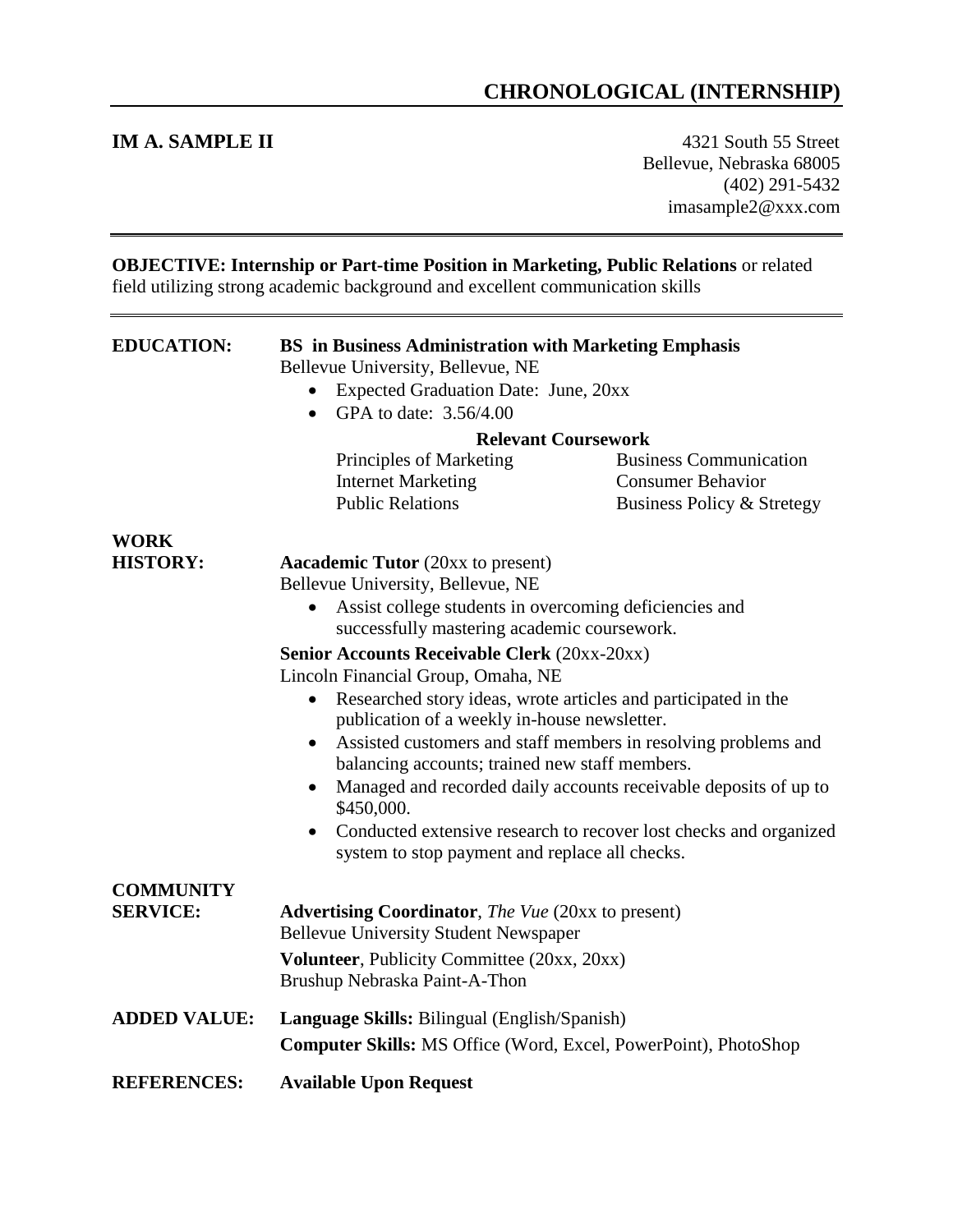#### **IM A. SAMPLE III**

3456 Westview Road (402) 291-5678 Bellevue, Nebraska 68005 imasample3@xxx.com

#### **SUMMARY OF QUALIFICATIONS**

Experienced business professional with a solid academic background and a demonstrated commitment to providing high quality customer service; described as a "take charge" person with exceptional communication and human relations skills; proficient in the use of MS Office (Word, Excel, PowerPoint) with basic knowledge of PeopleSoft.

#### **EDUCATION**

Bellevue University, Bellevue, NE (June 20xx) **Bachelor of Science in Management of Human Resources**

• GPA in major: 3.84/4.00 Graduated with distinction

#### **PROFESSIONAL EXPERIENCE**

West Telemarketing, Omaha, NE (20xx to Present)

**Customer Service Supervisor** (20xx to present)

- Supervise operations and staff in a 20-person inbound telemarketing unit, including hiring, training and evaluating employees, preparing and administering annual budgets, developing business plans, etc.
- Assess level of customer satisfaction and resolve sensitive and complex issues raised by customers; provide additional training and take other action as required to maintain a high level of customer satisfaction.

#### **Customer Service Representative** (20xx-20xx)

- Handled incoming calls from customers and potential customers, provided information and received orders using CRT to input data.
- Interviewed customers and recommended other available products to meet their needs; received several Incentive Awards for sales efforts.
- Provided orientation and training to new staff members.

#### **PROFESSIONAL AFFILIATIONS AND ACTIVITIES**

**Member**, Society for Human Resources Management (SHRM) (20xx to 20xx)

Bellevue University Student Chapter

• Chair, Program Development Committee (20xx)

**President**, American Business Women's Association, Gold Star Chapter (20xx)

#### **REFERENCES FURNISHED UPON REQUEST**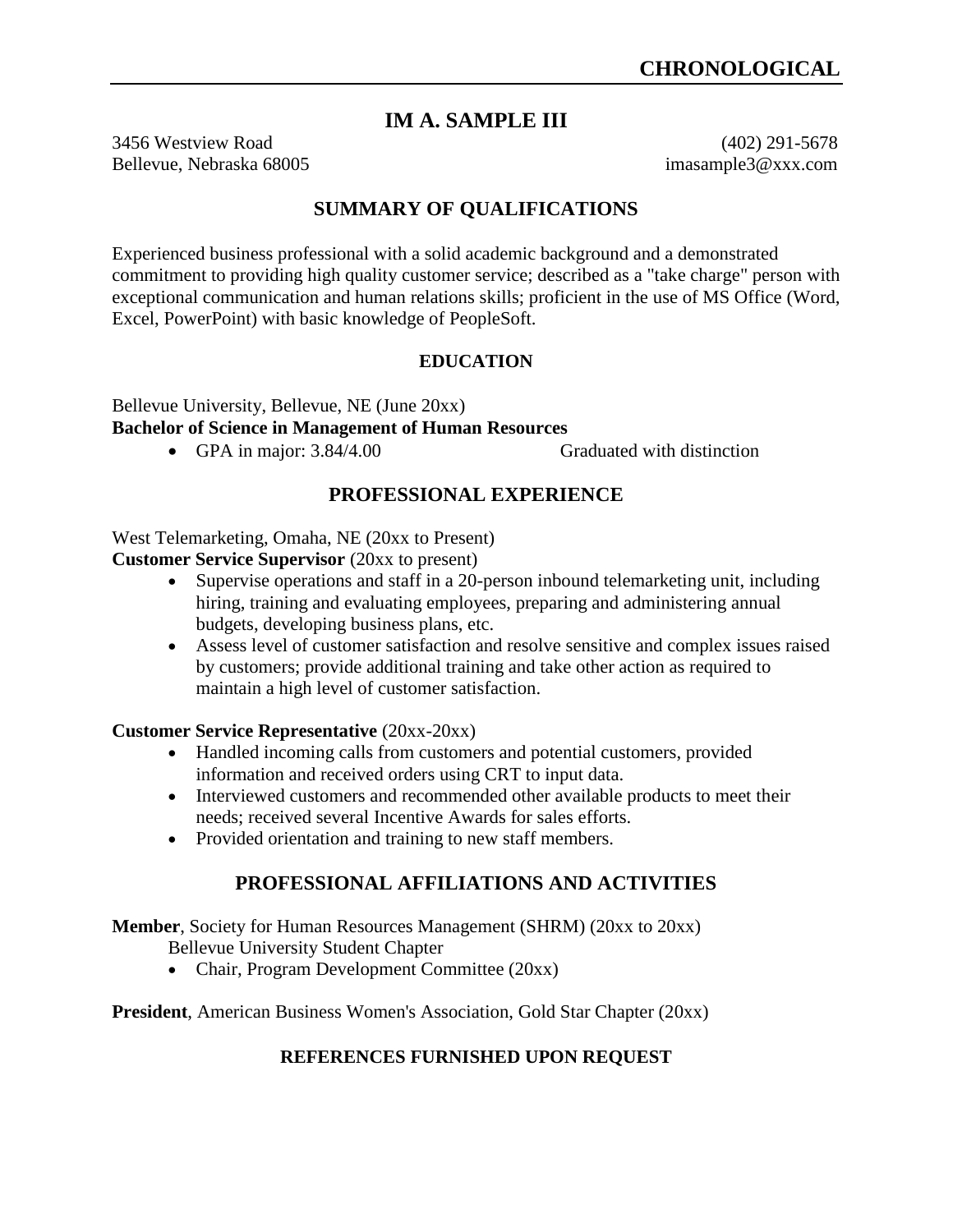## **IM A. SAMPLE IV**

987 Northridge Drive Omaha, Nebraska 68123 (402) 543-1234 [imasample4@xxx.com](mailto:imasample4@xxx.com)

**OBJECTIVE:** Position in market research or financial analysis where strong technical skills, mathematical/statistical background and problem solving abilities can be applied towards the successful achievement of business goals and objectives

#### **PROFESSIONAL PROFILE**

- Exceptionally well organized, resourceful and highly motivated with the ability to handle multiple projects and produce timely, high quality work.
- Strong analytical and human relations skills; especially effective in helping customers and associates resolve issues and concerns.

#### **PROFESSIONAL SKILLS AND EXPERIENCE**

#### **Analysis and Problem Solving**

- Researched and developed a survey instrument, subsequently used to obtain information from customers regarding their satisfaction with products purchased.
- Compiled and analyzed statistical data to identify potential target markets for future sales and marketing efforts.
- Completed independent research project on the use of mathematical/statistical models as tools for solving various business problems.
- Conducted quality control inspections, analyzed results and developed action plans to address areas of concern.

#### **Communications and Customer Relations**

- Received Customer Service Satisfaction Award for high quality of services provided to both vendors and customers.
- Handled customer inquiries and sales; effectively represented company to vendors and prospective customers, resulting in a 15% increase in sales in just six months.
- Provided orientation, training and guidance to new employees.

#### **EDUCATION**

| <b>Bachelor of Science, Bellevue University, Bellevue, NE (June, 20xx)</b> |                           |
|----------------------------------------------------------------------------|---------------------------|
| Major: Computer Information Systems in Business                            | <b>Minor: Mathematics</b> |
| Graduated summa cum laude                                                  | GPA: 3.98/4.00            |

#### **TECHNICAL SKILLS**

- Java, PERL, ASP, PHP Scripting, Relational Databases, SQL
- Inferential Statistics, Data Analysis, Calculus & Mathematical Analysis, SPSS

#### **WORK EXPERIENCE**

**Intern-Market Research,** Mutual of Omaha, Omaha, NE (Fall Semester, 20xx) **Sales Associate & Machinist Assistant**, Precision Tool, Omaha, NE (20xx to present)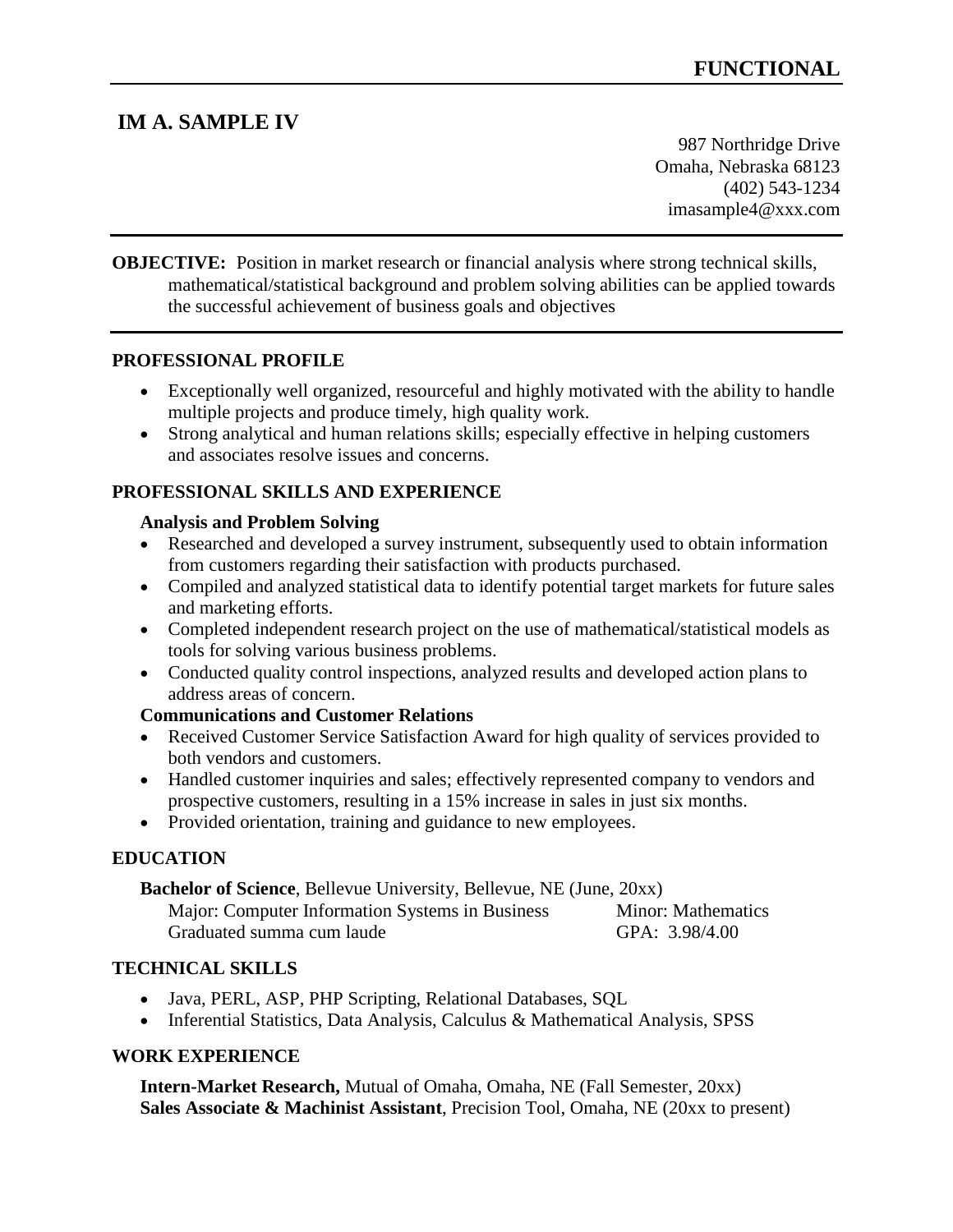**IM A. SAMPLE V** 987 Northridge Drive Omaha, Nebraska 68123 (402) 543-1234 imasample5@xxx.com

#### **PROFESSIONAL PROFILE**

Self-motivated, resourceful and dynamic leader with extensive experience and a strong educational background in management, training and employee development; exceptional communication skills and a demonstrated ability to create and manage cohesive, productive work teams; proficient in the use of Microsoft Word, Excel and other software applications.

#### **PROFESSIONAL SKILLS AND ACCOMPLISHMENTS**

#### **Management and Administration**

- Directed, guided and motivated a workforce of up to 300 individuals with diverse technical backgrounds and experiences.
- Successfully improved work performance of a "marginal" work team, as evidenced by an increase to a "satisfactory" performance rating after only six months as team leader.
- Provided day-to-day supervision for an administrative staff of up to sixty employees.
- Planned, designed and coordinated the programming of computer-based products; designed and coordinated computer system testing in facilities throughout the world.
- Planned, developed and administered annual budgets ranging from \$150,000 to \$300,000.

#### **Training and Development**

- Taught college level courses in leadership, management, team building, effective writing and speech communications.
- Certified as Master Instructor; designed and developed curriculum; selected, trained and evaluated other instructors.
- Advised and educated personnel on ways to enhance and strengthen their promotability and job performance; identified and documented career development plans for employees.
- Provided on-the-job training and guidance for new employees.

#### **Communication and Counseling**

- Conducted formal investigations and utilized a variety of counseling techniques and strategies to successfully resolve highly complex and sensitive issues involving domestic abuse, racial discrimination, minor law infractions and academic failures.
- Worked one-on-one with customers and employees to enhance self esteem and resolve communication problems.
- Marketed and promoted company programs to employees and the general public through a variety of activities including presentations to audiences of over 1000 people.
- Established and maintained effective working relationships with co-workers, superiors and subordinates to facilitate the achievement of business objectives.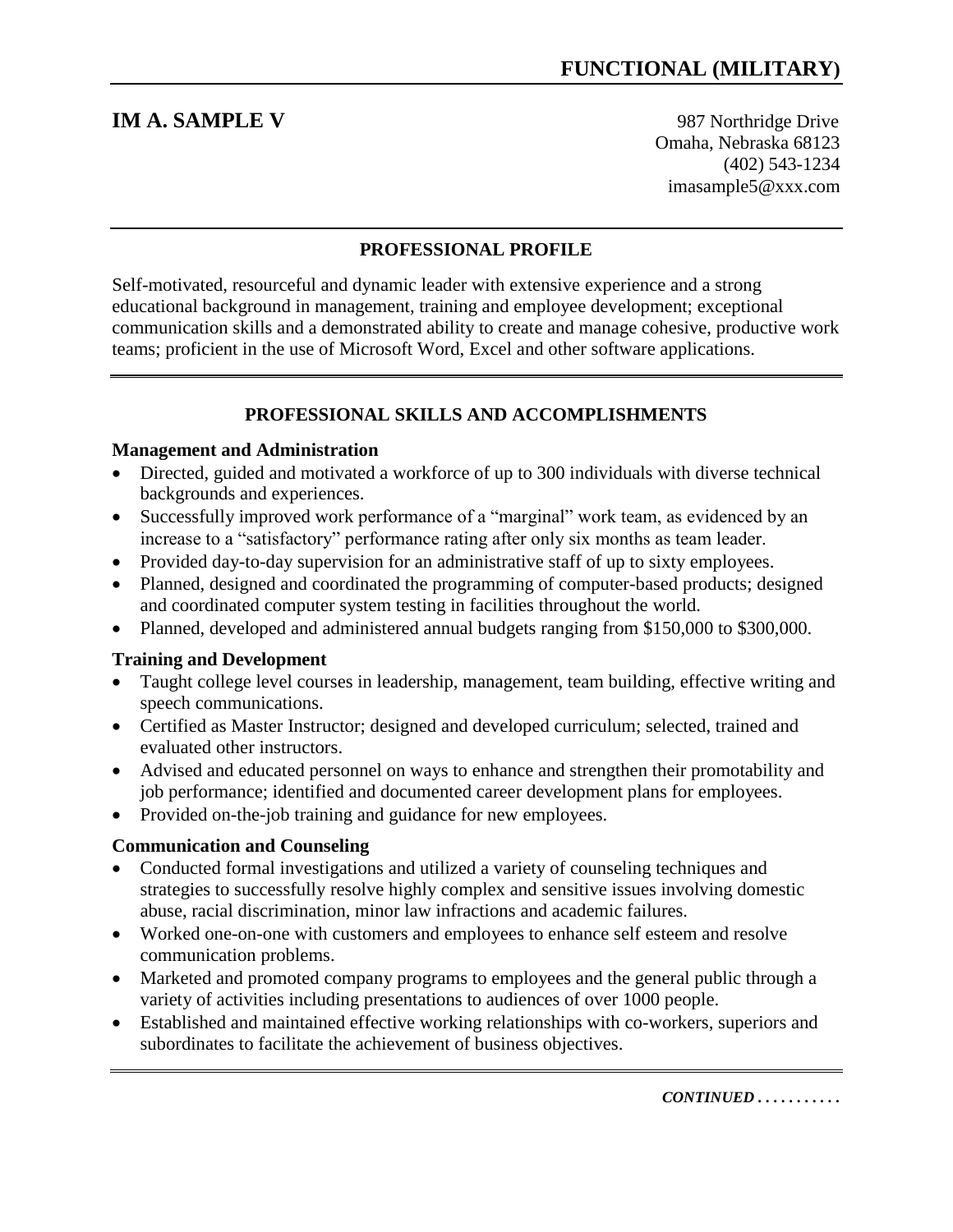#### **EDUCATION AND TRAINING**

**Bachelor of Science in Management** (20xx)

Bellevue University, Bellevue, Nebraska

GPA: 4.00/4.00 Dean's Scholar Graduated with Professional Honors

**Associate of Applied Science in Communications Technology** (20xx) Community College of the Air Force

**Numerous workshops, courses and seminars** dealing with leadership development, management, TQM, interpersonal communications, curriculum development and related topics Department of Defense and Air Force Training Schools

Certified as Total Quality Management Facilitator Qualified Master Air Training Command Instructor in Leadership and Management

#### **WORK HISTORY**

#### **Various Positions of Increasing Responsibility and Leadership**

United States Air Force (20xx to present)

- Currently serving as Squadron Operation Superintendent.
- Scheduled to leave the Air Force in September 20xx.

#### **VOLUNTEER/COMMUNITY SERVICE**

**Coach,** Youth Soccer, Bellevue Boys Club **Unit Coordinator,** U.S. Savings Bond Drive

#### **REFERENCES AVAILABLE UPON REQUEST**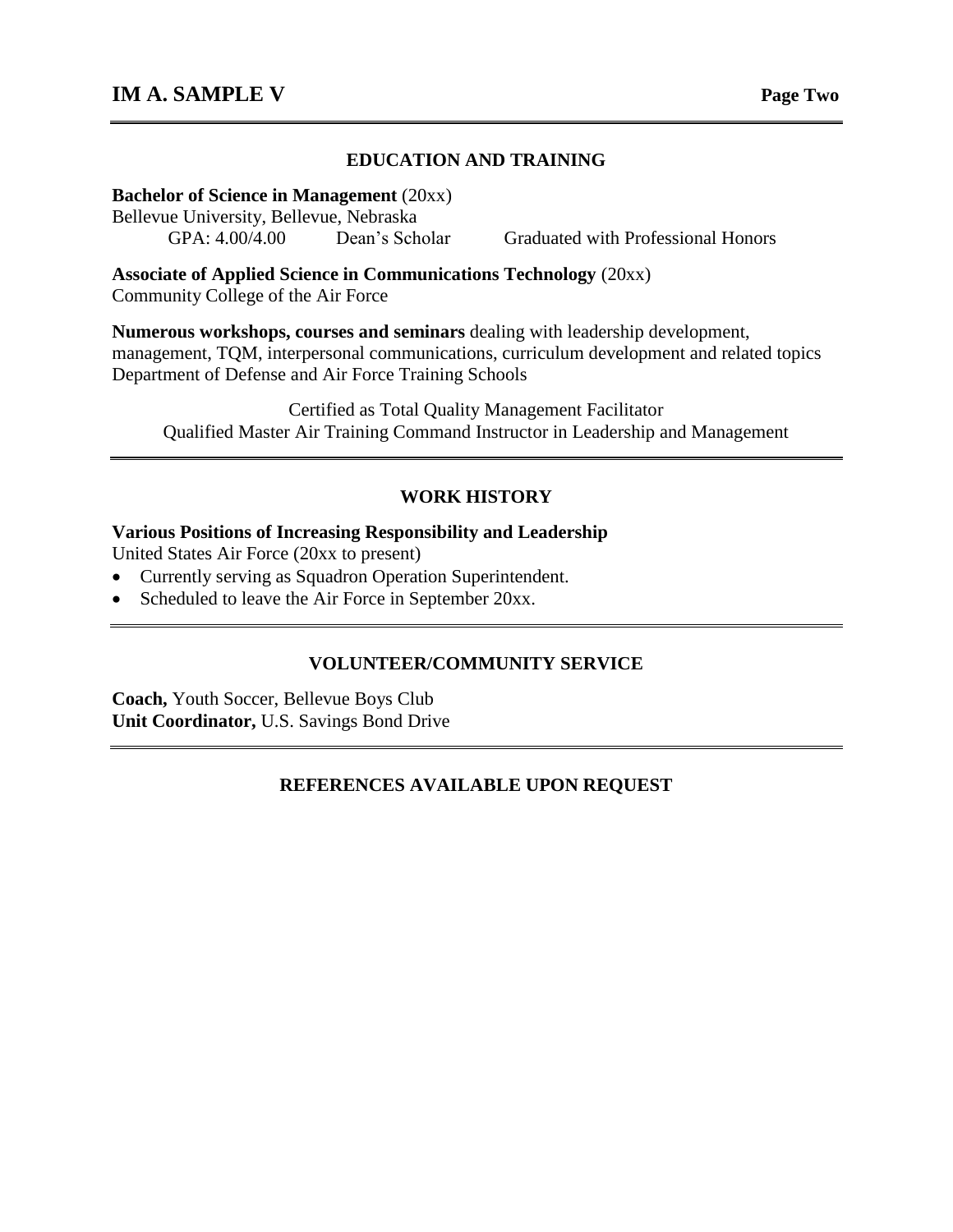## **IM A. SAMPLE VI**

2345 Frederick Street Omaha, Nebraska 68123 **(**402) 489-3421 imasample6@xxx.com

#### **PROFESSIONAL HIGHLIGHTS**

- $\triangleright$  Extensive technical and management experience in information systems technology with a solid academic background in computer information systems and business administration.
- $\triangleright$  Excellent communicator with strong leadership skills and the ability to build cohesive, productive teams while fostering and encouraging creativity and individual expression.
- $\triangleright$  Areas of expertise:

Operations Management<br>
Mainframe & PC Operations<br>
Software Development<br>
Systems Design Mainframe & PC Operations Software Development Systems Design Customer Relations Technical Support Troubleshooting

#### **WORK EXPERIENCE**

**Supervisor, Financial Systems,** Omaha Public Power District, Omaha NE (20xx to present) Oversee the maintenance and enhancement of financial systems to ensure process integrity and system stability for user areas.

#### **Significant Accomplishments**

- Managed the implementation of a major software upgrade, significantly increasing efficiency in the use of accounts payable and purchasing systems.
- Converted contract and payee information from a third party system to an internal automated system, resulting in approximately \$72,000 in annual revenue for the organization.
- Developed a cohesive, productive work team of individuals from diverse areas of the organization, utilizing strong interpersonal and leadership skills to foster and encourage teamwork and cooperation among team members and with user areas.
- Utilized TQM principles to implement several internal process improvements that have resulted in hundreds of time-saving hours annually.
- Promoted into management position after only six months as a Systems Analyst.

#### **Programmer/Analyst,** Bishop Clarkson Hospital, Omaha NE (20xx – 20xx)

Provided systems support and enhancements to user areas throughout the hospital.

#### **Significant Accomplishments**

- Developed and implemented an automated system for processing employee timesheets, thus eliminating the need for handwritten timesheets.
- Researched, designed and developed a new software application now being used by managers throughout the organization for strategic planning and reporting.
- Recognized as Information Systems Employee of the Year for the high quality of customer service provided and the successful resolution of numerous systems problems.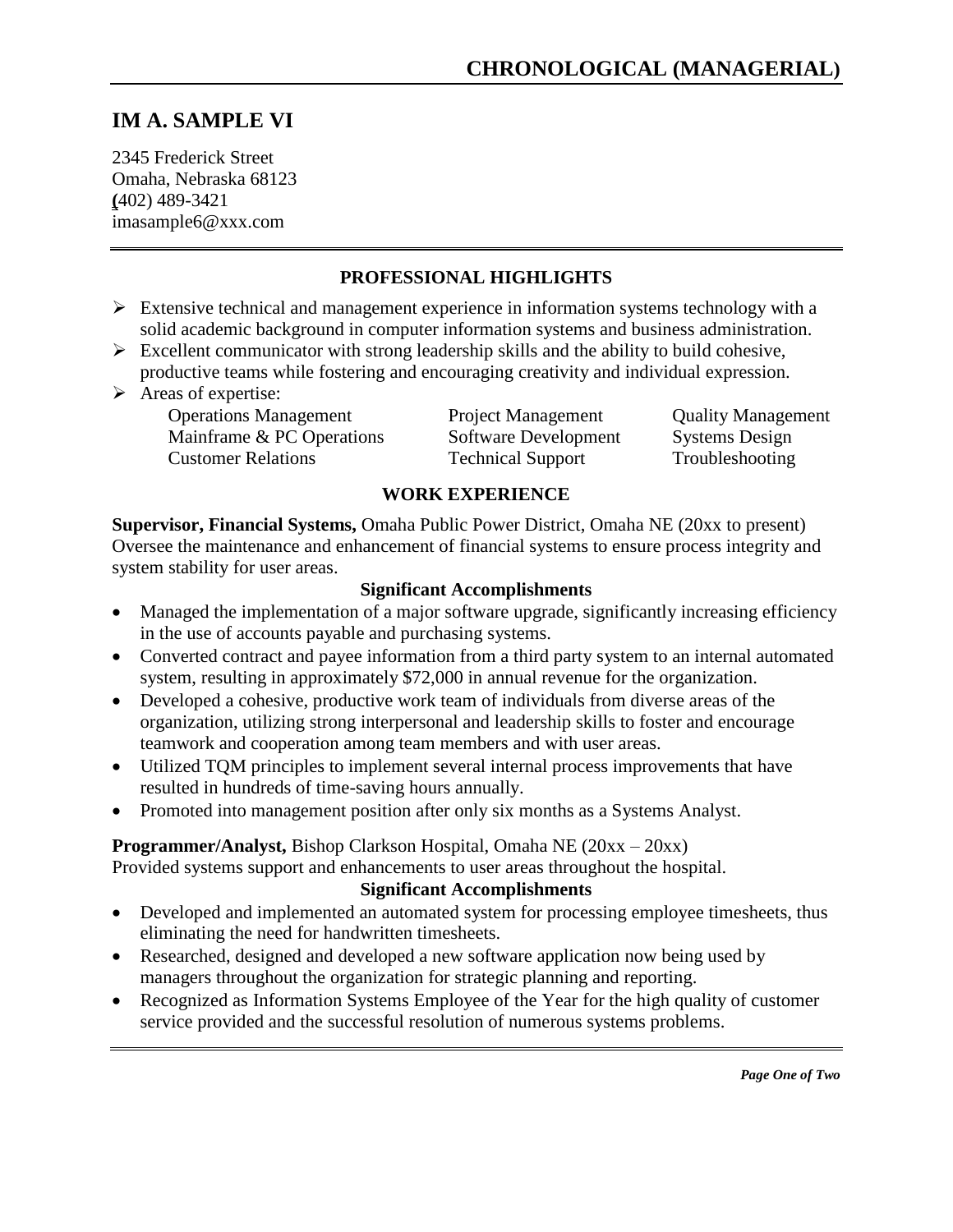#### **WORK EXPERIENCE (Continued)**

**Senior Computer Operator,** Bergen Mercy Hospital, Omaha NE (20xx – 20xx)

- Supervised shift operations and staff, trained employees, developed work schedules and monitored work performance.
- Operated IBM and Digital systems; identified and resolved problems to assure smooth and efficient system operations.

#### **EDUCATION**

#### **MBA with Concentration in Management Information Systems**

Bellevue University, Bellevue NE Expected Graduation: June 20xx

**Bachelor of Science,** Bellevue University, Bellevue NE (20xx) Major: Computer Information Systems Minor: Business Administration

GPA: 3.45/4.00 GPA in major: 4.00/4.00 Dean's Scholar

#### **Certificate in Computer Programming**

Electronic Computer Programming Institute, Omaha NE (20xx)

#### **TECHNICAL KNOWLEDGE AND SKILLS**

C, C++, Visual Basic, COBOL Windows 9x/200x/XP Advanced Microcomputer Applications UNIX/Linux Management & Design of Database Systems SQL Relational Database Management Microcomputer Graphics/Mapping MS Office (Word, Excel, PowerPoint, Outlook, Access)

#### **REFERENCES AVAILABLE UPON REQUEST**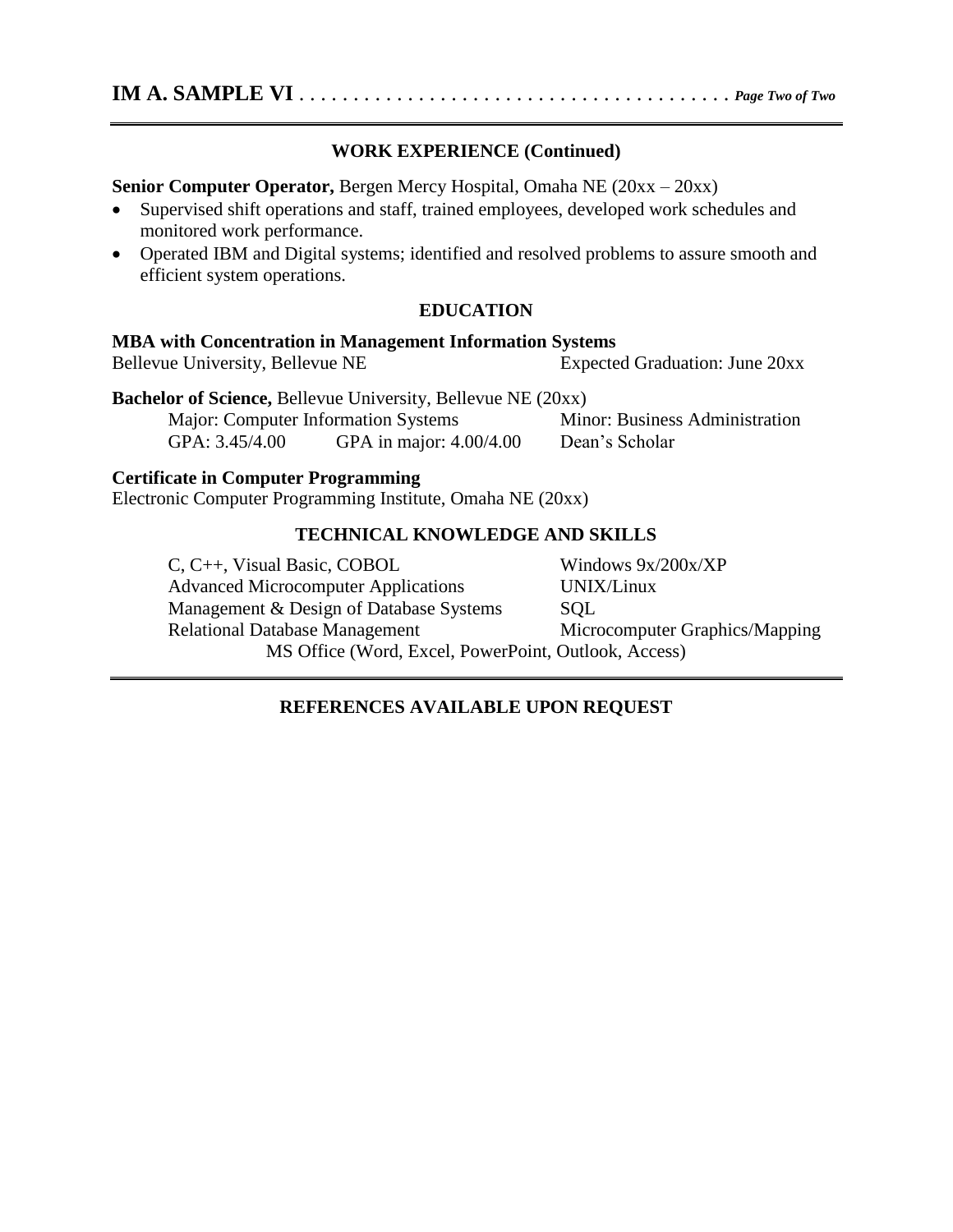#### **IM A. SAMPLE VII**

4321 Country Club Road Omaha, Nebraska 68123 (402) 555-9876 [imasample7@xxx.com](mailto:imasample7@xxx.com)

#### **OBJECTIVE**

To obtain a Graduate Assistantship where strong academic background and excellent communication skills can be utilized to help college students achieve their educational goals.

#### **EDUCATION**

| GPA: 4.00/4.00            |
|---------------------------|
| National Dean's List      |
|                           |
| <b>Personality Theory</b> |
| Learning Theory           |
| Social Psychology         |
|                           |

#### **PROFESSIONAL EXPERIENCE**

#### **Writing Tutor and Test Administrator,** Bellevue University, Bellevue, NE (20xx – 20xx)

- Assisted in the preparation and administration of various assessment instruments, including CLEP, DANTES and placement tests.
- Provided tutorial assistance to undergraduate and graduate students in the area of writing/composition.
- Advised and assisted international students with writing assignments to help them strengthen their English language skills.

**Research Assistant,** University of Nebraska Medical Center, Omaha, NE (Summer 20xx, 20xx)

- Assisted child psychologist in a two-part Summer Research Enrichment Program, including observations of client behavior, data entry and preparation of research reports.
- Performed literature searches and prepared summary reports for a major research project involving the study of individuals with disabilities.

### **COLLEGIATE HONORS AND ACTIVITIES**

**Listed in** Who's Who Among Students in American Colleges and Universities

**Member,** Pi Gamma Mu and Alpha Chi Honor Societies

**President,** Behavioral and Social Sciences Student Organization, Bellevue University

**Volunteer Contributor,** The VUE*,* Bellevue University Student Newspaper

**Member,** Bellevue University Student Advisory Council

### **LETTERS OF REFERENCE & TRANSCRIPT ENCLOSED**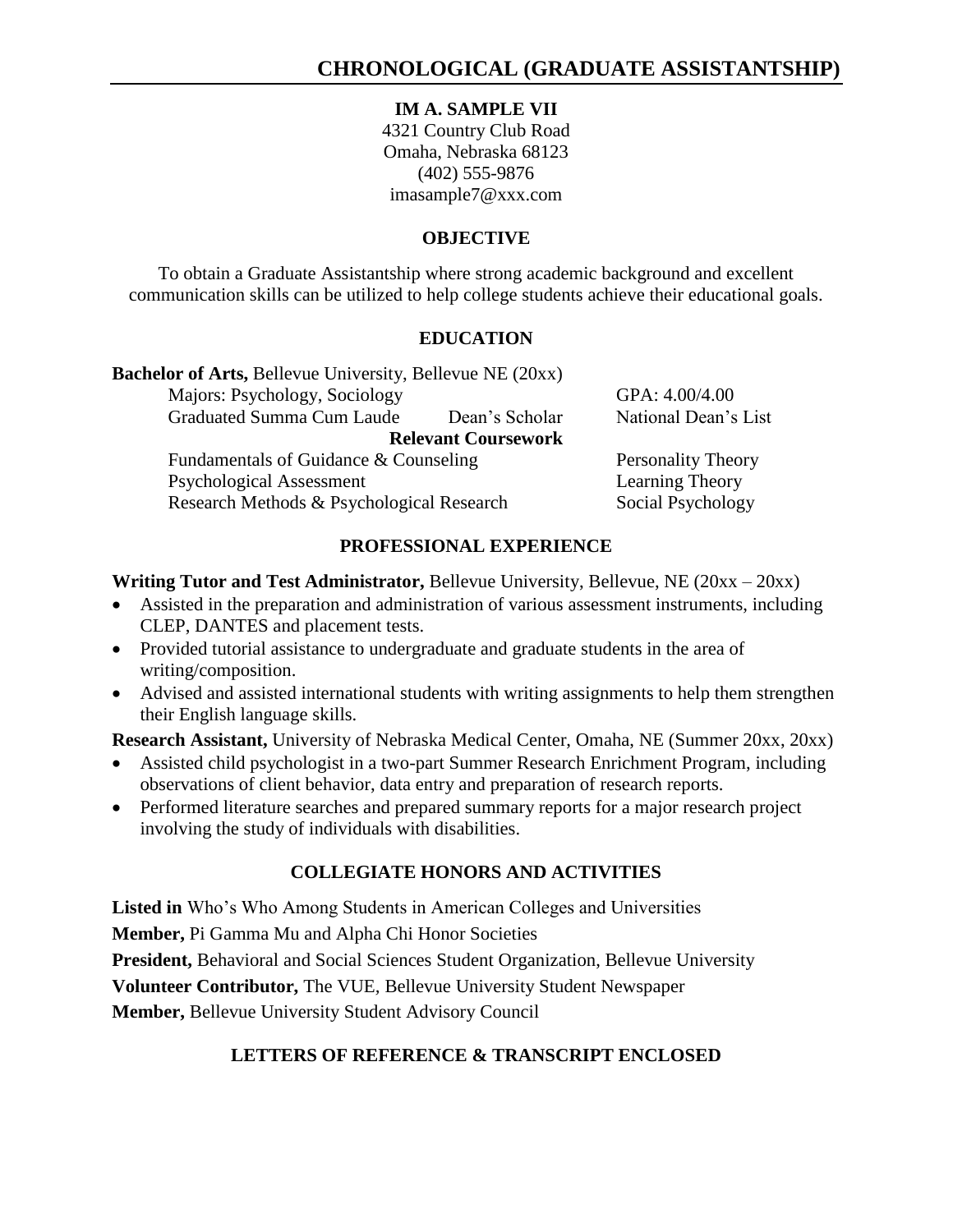## **IM A. SAMPLE VIII**

5432 North 97 Street Omaha, Nebraska 68134 (402) 493-1234 imasample8@xxx.com

#### **OBJECTIVE**

**Seeking position in Information Systems** or related field utilizing solid academic background along with exceptionally strong analytical, problem solving and customer service skills*.*

#### **EDUCATION**

| <b>BS</b> in Computer Information Systems—Web-based Networking                       |                                               |  |  |
|--------------------------------------------------------------------------------------|-----------------------------------------------|--|--|
| Bellevue University, Bellevue NE                                                     | <b>Expected Graduation Date: January 20xx</b> |  |  |
| Dean's Scholar                                                                       | GPA to date: 3.86/4.00                        |  |  |
| <b>Associate of Applied Science, Metropolitan Community College, Omaha NE (20xx)</b> |                                               |  |  |
| Major: Management Information Systems                                                | GPA: 3.45/4.00                                |  |  |

### **TECHNICAL KNOWLEDGE AND SKILLS**

**Operating Systems:** Windows 19xx/20xx/XP/NT, UNIX/Linux **Technical Support:** Installation, Configuration & Troubleshooting of Hardware & Software **Languages:** Visual Basic, C, C++, Visual C++, Java, HTML, XML, ASP.NET **Database Management:** Relational Databases. SQL, PL/SQL, MS Access **Applications:** MS Office (Word, Excel, PowerPoint, Outlook), MS Project

### **PROFESSIONAL EXPERIENCE**

**Computer Support Technician/Intern,** Union Pacific Railroad, Omaha NE (Summer 20xx)

- Assisted in systems administration and configuration in UNIX and Windows NT.
- Installed and maintained local area networks, including Novell and Windows systems.
- Staffed Help Desk; analyzed and resolved system problems encountered by end users.
- Participated in the design and development of the department's web site.
- Assisted with the maintenance of e-mail and other Internet applications.

**Computer Lab Assistant,** Bellevue University, Bellevue NE (20xx – 20xx)

• Provided advice and guidance to college students on the effective use of PCs and various software applications.

## **COLLEGIATE ACTIVITIES**

**Volunteer Contributor,** Bellevue University Computer Lab Newsletter **Member,** Varsity Baseball Team, Bellevue University

#### **REFERENCES AVAILABLE UPON REQUEST**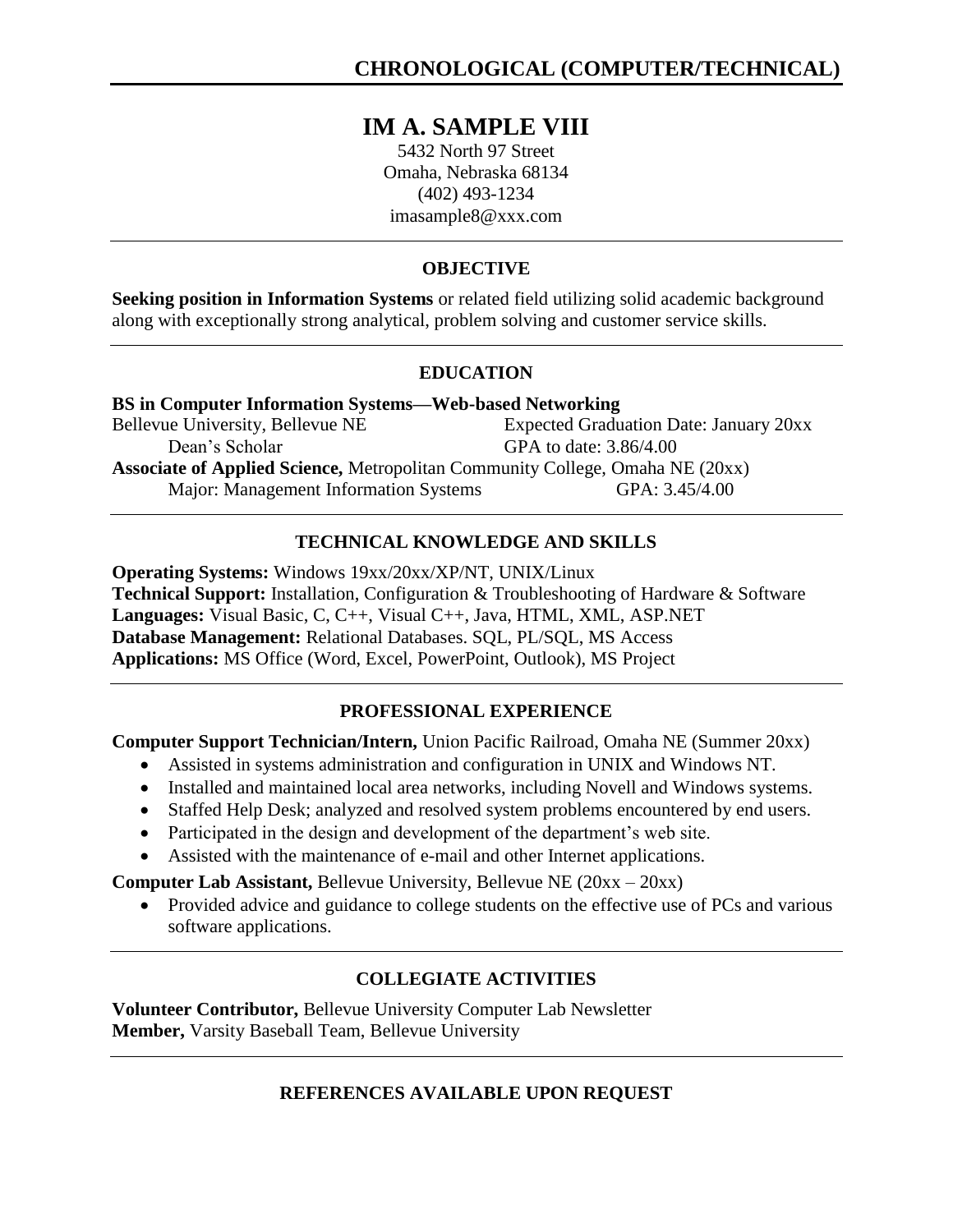#### **IM A. SAMPLE IX** 987 Northridge Drive Omaha, Nebraska 68123 (402) 543-1234

imasample9@xxx.com

**OBJECTIVE:** Position in Human Resources Administration utilizing strong human relations, customer service and problem solving skills.

#### **PROFESSIONAL SKILLS AND ACCOMPLISHMENTS**

#### **Analysis and Problem Solving**

- Researched and developed a survey instrument, subsequently used to obtain employee information on their satisfaction with the company's employee relations program.
- Compiled and analyzed statistical data to identify potential sources for use in developing annual recruiting program.
- Completed independent research project on the impact of "family friendly" human resources policies on employee retention.
- Conducted quality control inspections, analyzed results and developed action plans to address areas of concern.

#### **Communications and Customer Relations**

- Provided orientation and training to new employees and advised them on the effective handling of customer complaints.
- Greeted applicants, scheduled interviews, conducted reference checks and participated in on-campus recruiting activities and career fairs.
- Received Customer Service Satisfaction Award for high quality of services provided to both vendors and customers.
- Handled customer inquiries and sales; effectively represented company to vendors and prospective customers, resulting in a 15% increase in just six months.

#### **EDUCATION**

**Bachelor of Science,** Bellevue University, Bellevue, NE (In Progress)

- Major: Psychology Minor: Communication Arts
	-
- Expected Graduation: August 20xx
- GPA to date:  $3.98/4.00$  Dean's Scholar

**Associate of Arts,** Iowa Western Community College, Council Bluffs, IA (20xx)

Area of Emphasis: Business Administration

#### **WORK EXPERIENCE**

**Senior Sales Associate**, Precision Tool, Omaha, NE (20xx to present) **Human Resources Intern,** Oriental Trading, Omaha, NE (Spring Semester 20xx)

#### **REFERENCES FURNISHED UPON REQUEST**